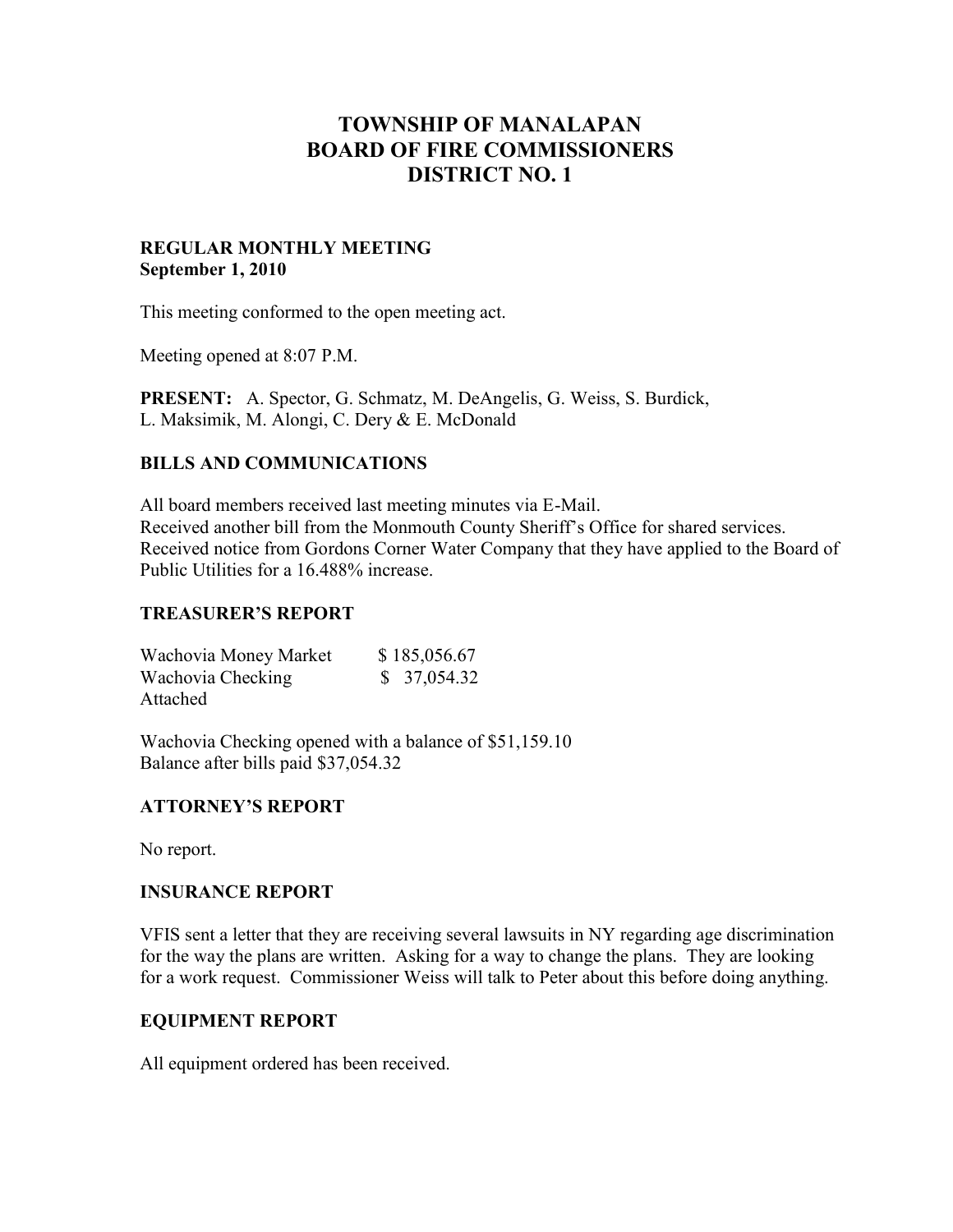# **RADIO REPORT**

Lee Maksimik ordered the two portables from MidState. Lee also picked up the 3 new GPS units.

# **CHIEF'S REPORT**

No report.

# **TRUCK REPORT**

Completing work on trucks from servicing. Also work on pump issues.

# **ASSOCIATION REPORT**

Mike has ordered the 3 additional laptops. Central Jersey Irrigation needs to come out and check a valve that is sticking. Need parking lot estimate.

# **TRUSTEES' REPORT**

Everything is good.

# **OLD BUSINESS**

See attached.

### **NEW BUSINESS**

Commissioner DeAngelis made a motion to pay all vouchers; this was seconded by Commissioner Schmatz. All voted aye.

Commissioner Schmatz made a motion not to exceed \$3,000 to purchase 10 light boxes and 10 LED personal hand lights; this was seconded by Commissioner DeAngelis. All voted aye.

Commissioner Schmatz made a motion not to exceed \$2,000 to restock the rehab trailer with food; this was seconded by Commissioner DeAngelis. All voted aye.

Commissioner Schmatz made a motion not to exceed \$1,600 to add the live fire extinguisher add on package from Bullex for the Open House; this was seconded by Commissioner DeAngelis. All voted aye.

Commissioner Weiss made a motion not to exceed \$2,500 to stock up on fire prevention items; this was seconded by Commissioner DeAngelis. All voted aye.

Meeting opened to the public at 8:41 P.M.